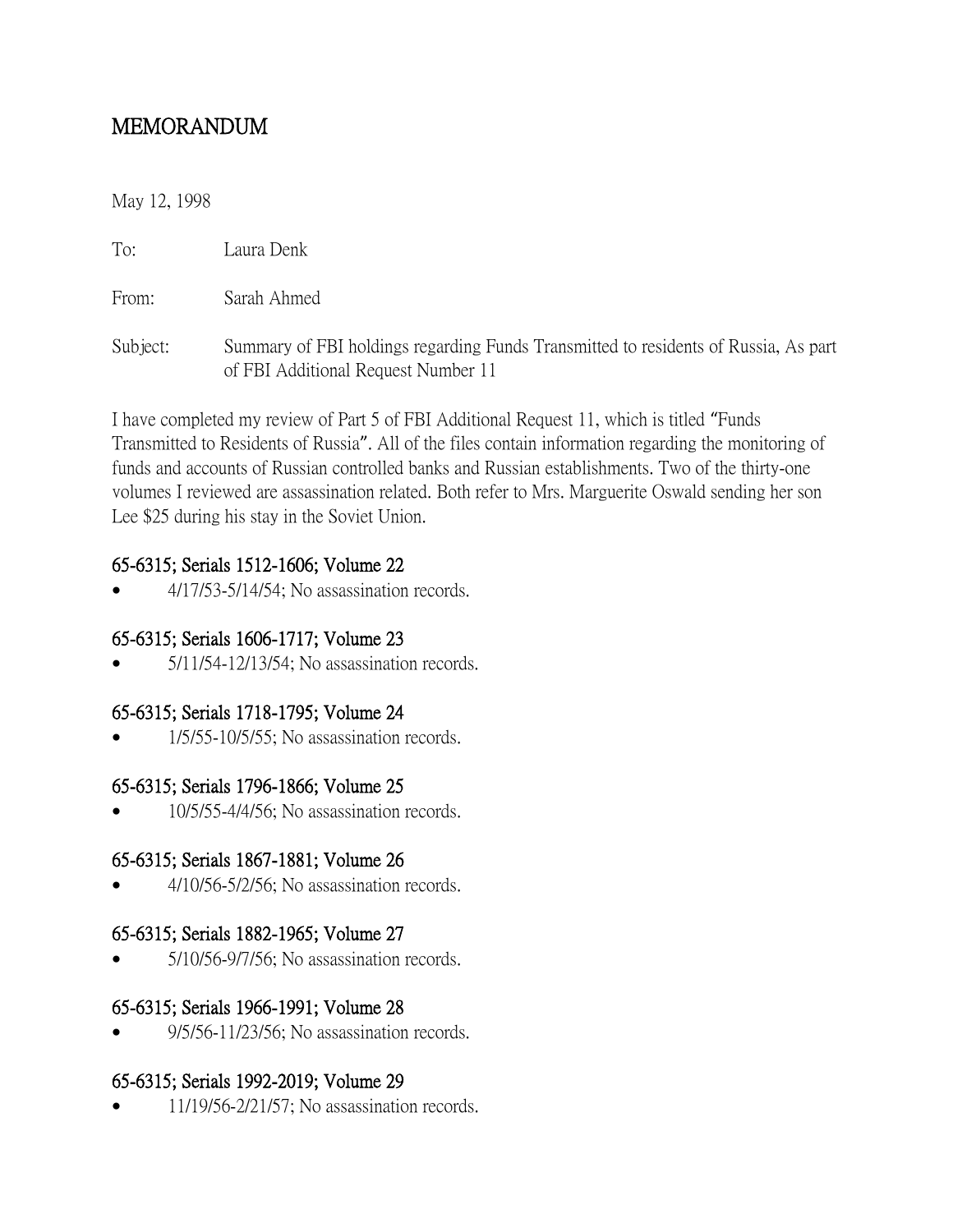#### 65-6315; Serials 2020-2088; Volume 30

2/27/57-8/13/57; No assassination records.

## 65-6315; Serials 2089-2144; Volume 31

8/26/57-1/22/58; No assassination records.

#### 65-6315; Serials 2145-2225; Volume 32

1/31/58-9/16/58; No assassination records.

#### 65-6315; Serials 2226-2293; Volume 33

9/25/58-3/12/59; No assassination records.

## 65-6315; Serials 2294-2365; Volume 34

3/26/59-10/5/59; No assassination records.

## 65-6315; Serials 2366-2419; Volume 35

10/9/59-2/17/60; No assassination records.

## 65-6315; Serials 2420-2457; Volume 36

 2/26/60-5/30/60; Serial 2420: 1/25/60, Mrs. Marguerite Oswald sending money to Lee Harvey Oswald in Moscow (page 17).

## 65-6315; Serials 2458-2493; Volume 37

6/3/60-8/29/60; Serial 2467: 5/17/60, same as above (page 4).

#### 65-6315; Serials 2494-2529; Volume 38

8/25/60-11/28/60; No assassination records.

## 65-6315; Serials 2530-2638; Volume 39

11/30/60-3/20/61; No assassination records.

## 65-6315; Serials 2639-2709; Volume 40

3/21/61-7/3/61; No assassination records.

## 65-6315; Serials 2710-2775; Volume 41

7/7/61-10/10/61; No assassination records.

#### 65-6315; Serials 2776-2840; Volume 42

9/7/61-1/22/62; No assassination records.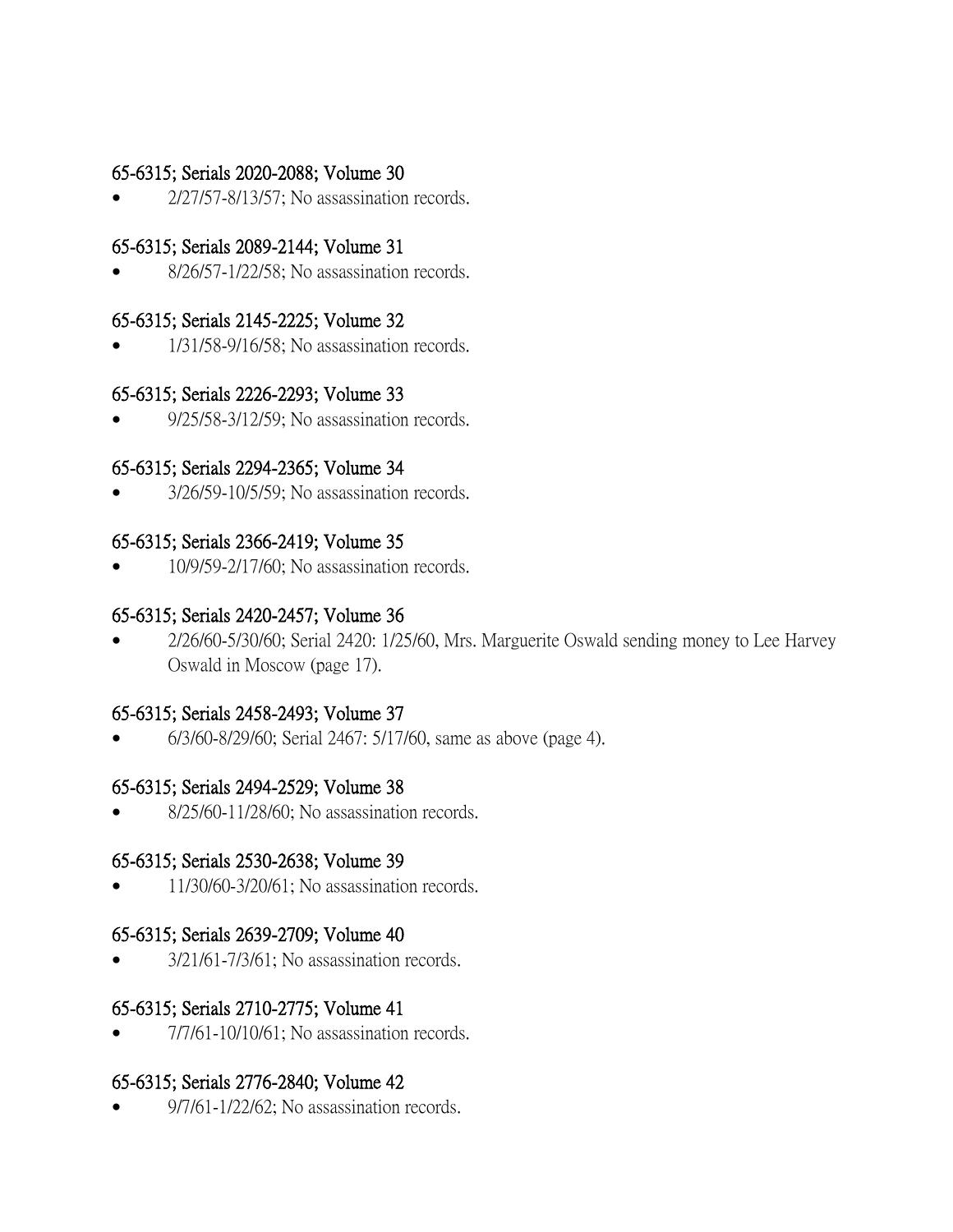## 65-6315; Serials 2841-2901; Volume 43

1/23/62-5/10/62; No assassination records.

## 65-6315; Serials 2902-2990; Volume 44

4/26/62-7/27/62; No assassination records.

#### 65-6315; Serials 2991-3095; Volume 45

7/27/62-1/28/63; No assassination records.

## 65-6315; Serials 3096-3216; Volume 46

3/29/63-6/28/63; No assassination records.

## 65-6315; Serials 3217-3309; Volume 47

6/28/63-11/21/63; No assassination records.

## 65-6315; Serials 3310-3450; Volume 48

11/12/63-4/6/64; No assassination records.

### 65-6315; Serials 3451-3550; Volume 49

2/14/64-7/31/64; No assassination records.

## 65-6315; Serials 3551-3663; Volume 50

8/6/64-12/31/64; No assassination records.

## 65-6315; Serials 3664-3665; Volume 51

12/31/64; No assassination records.

## 65-11618-298

6/5/59; No assassination records.